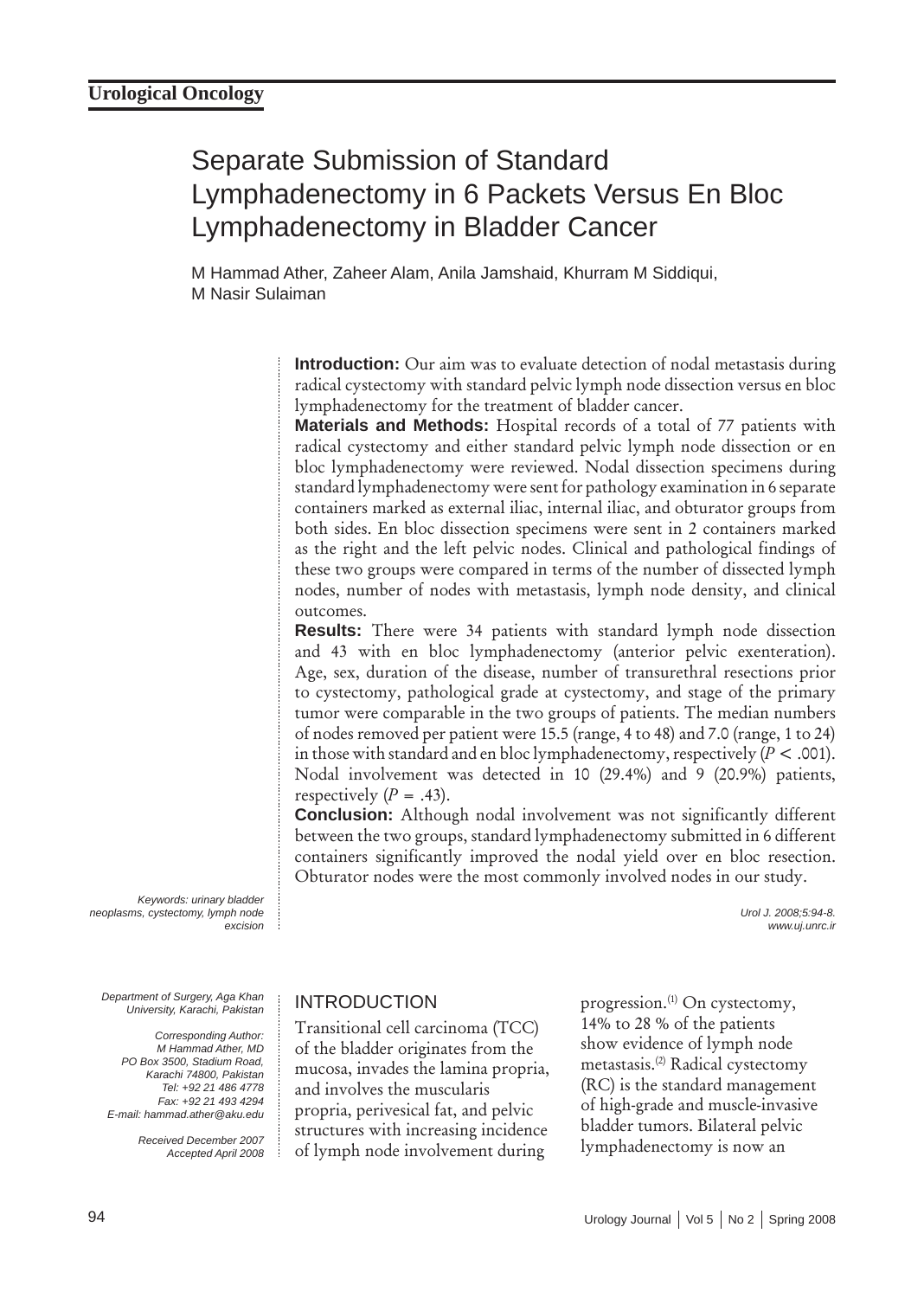essential part of RC. A combination of these two provides excellent local control and long-term survival rate for most of the patients with tumors in stage  $pT2$  or higher.<sup>(3,4)</sup> Thus, accurate staging is decisive in terms of choosing the treatment option and reducing local recurrence. Preoperative imaging modalities may miss microscopic nodal metastasis in up to 70% of the patients.<sup>(5)</sup> Lymph node involvement is associated with increased risk of local recurrence and disease progression with survival rates varying from 20% to 40% in patients with and without lymph node metastasis, respectively.(6,7)

The practice of lymphadenectomy is not standardized. It has been shown that the number of nodes retrieved could vary from 0 to 53 per patient.(8) Recent studies suggest that both the number of nodes removed and the method of submission of lymph node specimens affect the treatment outcome.(3, 9-11) Some recent papers have also indicated that the lymph node specimens separately retrieved and submitted for pathology have a greater number of nodes compared to en bloc resection.<sup>(9-11)</sup> Studies have shown that the incidence of positive lymph nodes increased with higher stage, higher pathological grade, and greater number of transurethral resections prior to RC.<sup>(10-12)</sup> In the present study, we sought to identify if there was a difference in the number of nodes retrieved between separately retrieved and submitted pathologic specimens and specimens from *en bloc* resection.

# MATERIALS AND METHODS

Hospital records of all patients with TCC of the bladder treated by RC or anterior pelvic exenteration (APE) at our institution between 1995 and 2007 were retrospectively studied. During this period, 95 patients had undergone RC or APE for primary bladder cancer. We excluded 18 patients because their lymph nodes could not been evaluated. The hospital was not a referral center for oncological surgery. There are 3 trained oncological urologists and all types of urinary diversions including orthotopic bladder replacements are performed.

Of 77 patients, 34 (44.2%) had undergone standard lymphadenectomy (group 1; lymph

nodes submitted in 6 separate nodal packets) and 43 (55.8%) had undergone en bloc dissection (group 2). The extent and operative field in the two groups were similar. The field of standard lymph node dissection extends caudally, up to the lacunar ligament; cranially, to the angle of Marcille; laterally, to the genitofemoral nerve; and medially, up to the obturator nerve. Nodal dissection specimens during standard lymphadenectomy had been sent for pathology examination in 6 separate containers marked as external iliac, internal iliac, and obturator groups from both sides. En bloc dissection specimens had been sent in 2 containers marked as the right and the left pelvic nodes.

The patients in the two surgical groups were compared in terms of the number of dissected lymph nodes, number of nodes with metastasis, lymph node density, and other clinical outcomes. Lymph node density was defined as the ratio of positive nodes for metastasis to the total number of nodes examined. Operative mortality was defined as death within 30 days after the procedure. Data were analyzed using the SPSS software (Statistical Package for the Social Sciences, version 15.0, SPSS Inc, Chicago, Ill, USA). Continuous variables were compared between the groups using the independent sample *t* test or the Mann Whitney U test. The chisquare test and the Fischer exact test were used to compare categorical and dichotomous variables. A *P* value less than .05 was considered significant.

# RESULTS

Of 77 patients with TCC of the bladder, 67 (87.0%) were men and 10 (13.0%) were women. The two groups were comparable in terms of age, sex, primary tumor stage, grade of the tumor, duration of the disease, and number of transurethral resections (Table 1).

The median number of nodes removed per patient were 15.5 (range, 4 to 48) in group 1 and 7 (range, 1 to 24) in group 2 (*P* < .001). There were 10 patients (29.2%) and 9 patients (20.9%) with involved nodes in groups 1 and 2, respectively (*P* = .43). The obturator lymph nodes were the most commonly involved nodes followed by internal and external iliac node groups in patients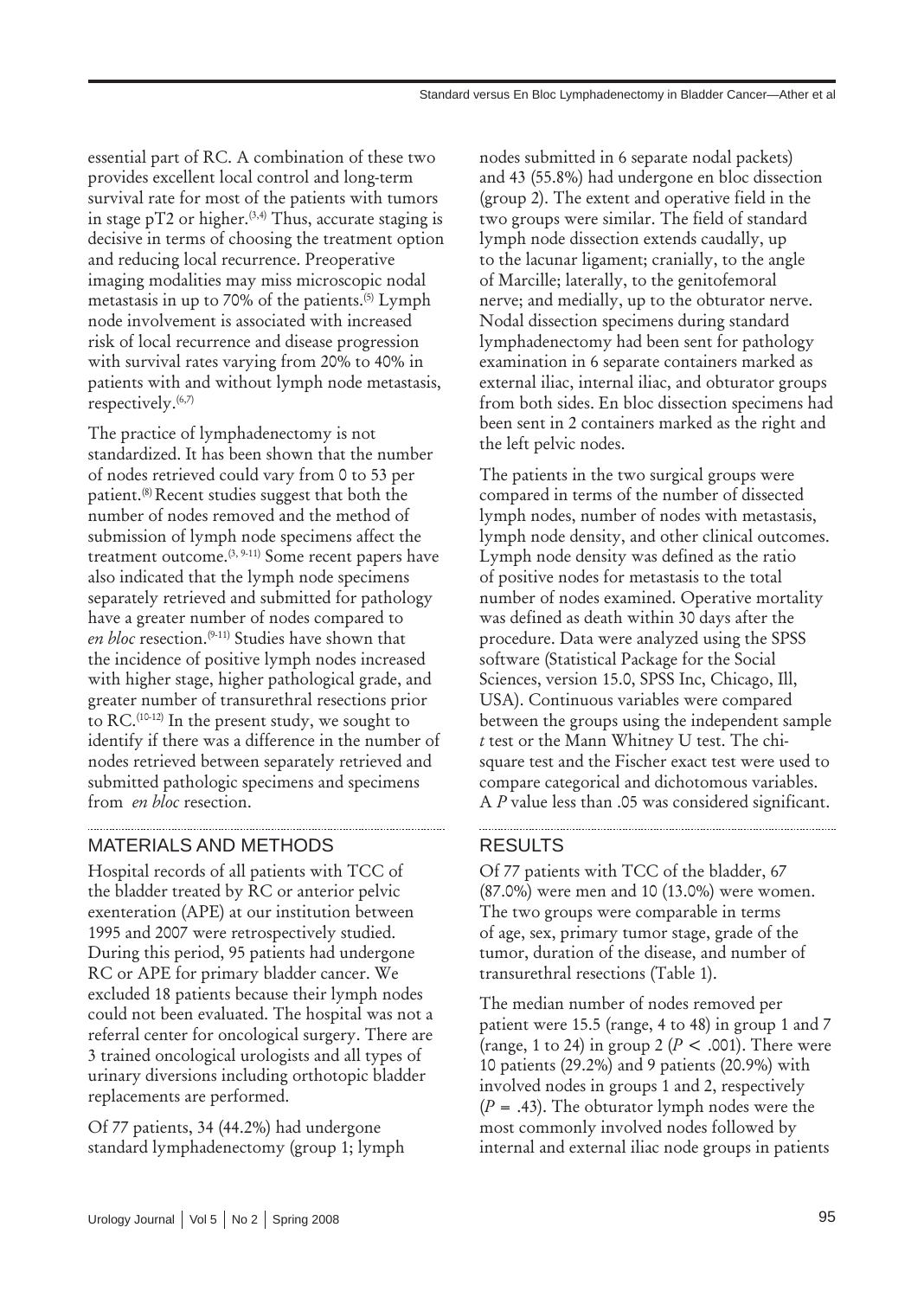**Table 1.** Demographic and Clinical Profile of Patients With Bladder Cancer Who Underwent Either Radical Cystectomy and Standard Lamyphadenectomy or En Bloc Cystectomy\*

|                                     | <b>Surgical Treatment</b>                    |                                        |     |
|-------------------------------------|----------------------------------------------|----------------------------------------|-----|
| <b>Characteristics</b>              | <b>Standard Lymphadenectomy</b><br>(Group 1) | <b>En Bloc Cystectomy</b><br>(Group 2) | P   |
| Number of patients                  | 34 (44.2)                                    | 43 (55.8)                              |     |
| Mean age, y                         | $56.5 \pm 13.3$                              | $64.0 \pm 12.4$                        | .51 |
| Sex                                 |                                              |                                        |     |
| Male                                | 28 (82.4)                                    | 39 (90.7)                              |     |
| Female                              | 6(17.6)                                      | 4(9.3)                                 | .32 |
| Duration of disease, d <sup>+</sup> | $76.0 \pm 946.8$                             | $147.0 \pm 927.0$                      | .97 |
| Tumor stage                         |                                              |                                        |     |
| T <sub>0</sub>                      | 3(8.8)                                       | 4(9.3)                                 |     |
| T1                                  | 1(2.9)                                       | 2(4.7)                                 |     |
| T <sub>2</sub>                      | 16(47.1)                                     | 23(53.5)                               |     |
| T <sub>3</sub>                      | 9(26.5)                                      | 6(14)                                  |     |
| T <sub>4</sub>                      | 5(14.7)                                      | 8(18.6)                                | .74 |
| Tumor grade                         |                                              |                                        |     |
|                                     | 0                                            | 1(2.3)                                 |     |
| 2                                   | 5(14.7)                                      | 12 (27.9)                              |     |
| 3                                   | 29 (85.3)                                    | 30(69.8)                               | .19 |
| Number of resections                | $1.0 \pm 1.0$                                | $1.0 \pm 1.1$                          | .90 |

\*Values in parentheses are percents.

†Duration of disease was defined as the time from diagnosis to cystectomy.



of group 1 (Figure). Lymph node density was significantly higher in the patients of group 1 than

Location of 46 metastatic nodes in 34 patients with anatomical dissection (standard lymphadenectomy). IIL indicates internal iliac lymph node; EIL, external iliac lymph node; and OL, obturator lymph node.

those of group 2 (*P* < .001; Table 2).

Early complications, including lymphocele, were noted in 7 patients (20.6%) in group 1 and 4 (9.3%) in group 2; however, none of the patient required surgical intervention. No other complication or peri-operative death was attributed directly to the lymph node dissection in neither of the groups (Table 2).

#### **DISCUSSION**

Lymph node metastasis is detected in 14% to 28% of the patients undergoing pelvic lymphadenectomy during RC for bladder cancer.<sup>(2)</sup> It is associated with an increased risk of local recurrence, regional disease progression, and overall poorer outcome. Extended standard lymphadenectomy is important for accurate

**Table 2.** Outcomes of Standard Lamyphadenectomy and En Bloc Cystectomy

|                                    | <b>Surgical Treatment</b>                    |                                        |         |
|------------------------------------|----------------------------------------------|----------------------------------------|---------|
| <b>Characteristics</b>             | <b>Standard Lymphadenectomy</b><br>(Group 1) | <b>En Bloc Cystectomy</b><br>(Group 2) |         |
| Median number of removed nodes     | 15.5                                         |                                        | < .001  |
| Patients with involved lymph nodes | 10(29.4)                                     | 9(20.9)                                | .43     |
| Median lymph node density, %       | 23.5                                         | 11.0                                   | < 0.001 |
| Operative mortality                | 1(2.9)                                       | 1(2.3)                                 | .70     |
| Patients with early complications  | 7(20.6)                                      | 4(9.3)                                 | .16     |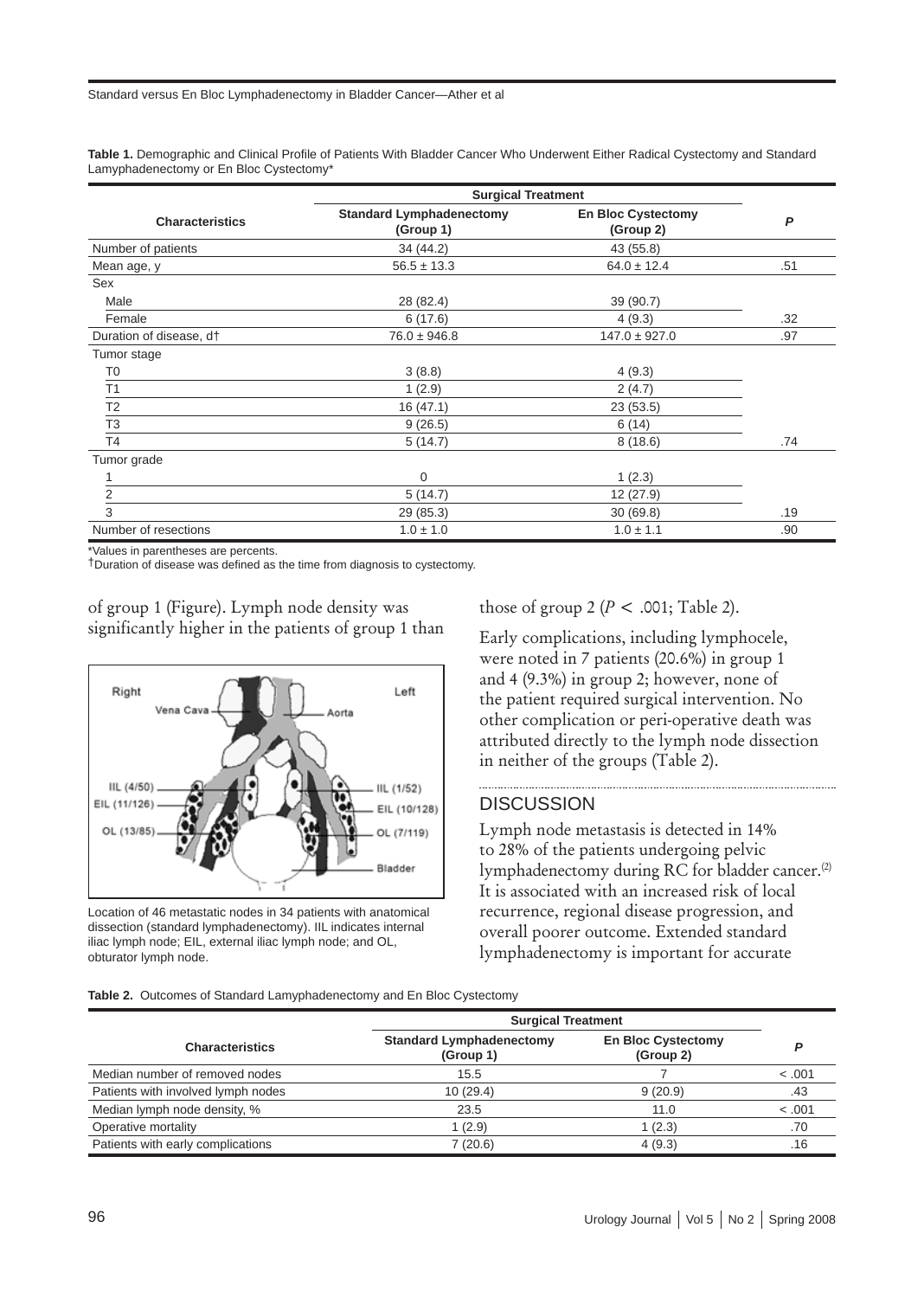staging and provides direct survival benefit.<sup>(2)</sup> Recent evidence has shown that node involvement is a significant and independent prognostic factor.(3-5)

A growing body of evidence suggests that an extended lymph node dissection may provide prognostic information and therapeutic benefits for patients with or without lymph node involvement undergoing RC for TCC. Boundaries of the lymphadenectomy are still a subject of controversy. Abol-Enein and colleagues reported that extended lymphadenectomy up to the origin of the inferior mesenteric vessels showed 37% and 60% bilateral and unilateral node involvement, respectively.(13) Dissection of only internal iliac nodes will miss 85% of positive nodes, whereas dissection of the internal and external iliac and obturator nodes will pick two-thirds of the nodes. Dissection up the aortic bifurcation picks four-fifth of the nodes.<sup>(13)</sup>

Guidelines for the treatment of muscle-invasive bladder cancer by the *European Association of Urology* recommend limited pelvic node dissection, consisting of removal of the tissue in the obturator fossa in patients undergoing surgery with a curative intent. $(14)$  Several authors have noted an improved 5-year survival rate with extensive pelvic lymph node dissection in the patients with node-involved bladder cancer.(5,15) Herr and colleagues studied the number of nodes removed and its effect on the outcome of the patient after RC.<sup>(3)</sup> They found that a minimum of 9 nodes was needed to be examined to accurately assess nodal involvement. They also found that survival improved in both patients with and without node involvement as the number of the removed nodes increased. They also evaluated the impact of submitting nodes en bloc or as separate packages and suggested that submitting nodes as separate packages not only is easier, but also optimizes the evaluation and number of the lymph nodes retrieved.(3) Some studies indicate that lymphadenectomy in combination with RC can cure a small fraction of node-positive patients.(9)

#### **CONCLUSION**

We found that the number of the nodes retrieved per specimen increases significantly if dissection

and submission of the nodes is done in the anatomically defined areas rather than en bloc submission.

## CONFLICT OF INTEREST

None declared.

#### ACKNOWLEDGEMENT

We would like to thank Dr Syed Iqbal Azam, Assistant Professor, Coordinator, Statistical Consulting Services, Community Health Sciences, Aga Khan University.

#### REFERENCES

1. Ather MH, Fatima S, Sinanoglu O. Extent of lymphadenectomy in radical cystectomy for bladder cancer. World J Surg Oncol. 2005;3:43.

- 2. Vieweg J, Gschwend JE, Herr HW, Fair WR. Pelvic lymph node dissection can be curative in patients with node positive bladder cancer. J Urol. 1999;161:449- 54.
- 3. Herr HW, Bochner BH, Dalbagni G, Donat SM, Reuter VE, Bajorin DF. Impact of the number of lymph nodes retrieved on outcome in patients with muscle invasive bladder cancer. J Urol. 2002;167:1295-8.
- 4. Steven K, Poulsen AL. Radical cystectomy and extended pelvic lymphadenectomy: survival of patients with lymph node metastasis above the bifurcation of the common iliac vessels treated with surgery only. J Urol. 2007;178:1218-23.
- 5. Ghoneim MA, el-Mekresh MM, el-Baz MA, el-Attar IA, Ashamallah A. Radical cystectomy for carcinoma of the bladder: critical evaluation of the results in 1,026 cases. J Urol. 1997;158:393-9.
- 6. Frazier HA, Robertson JE, Dodge RK, Paulson DF. The value of pathologic factors in predicting cancerspecific survival among patients treated with radical cystectomy for transitional cell carcinoma of the bladder and prostate. Cancer. 1993;71:3993-4001.
- 7. Leissner J, Hohenfellner R, Thüroff JW, Wolf HK. Lymphadenectomy in patients with transitional cell carcinoma of the urinary bladder; significance for staging and prognosis. BJU Int. 2000;85:817-23.
- 8. Koppie TM, Vickers AJ, Vora K, Dalbagni G, Bochner BH. Standardization of pelvic lymphadenectomy performed at radical cystectomy: can we establish a minimum number of lymph nodes that should be removed? Cancer. 2006;107:2368-74.
- 9. Bochner BH, Herr HW, Reuter VE. Impact of separate versus en bloc pelvic lymph node dissection on the number of lymph nodes retrieved in cystectomy specimens. J Urol. 2001;166:2295-6.
- 10. Stein JP, Penson DF, Cai J, et al. Radical cystectomy with extended lymphadenectomy: evaluating separate package versus en bloc submission for node positive bladder cancer. J Urol. 2007;177:876-81.